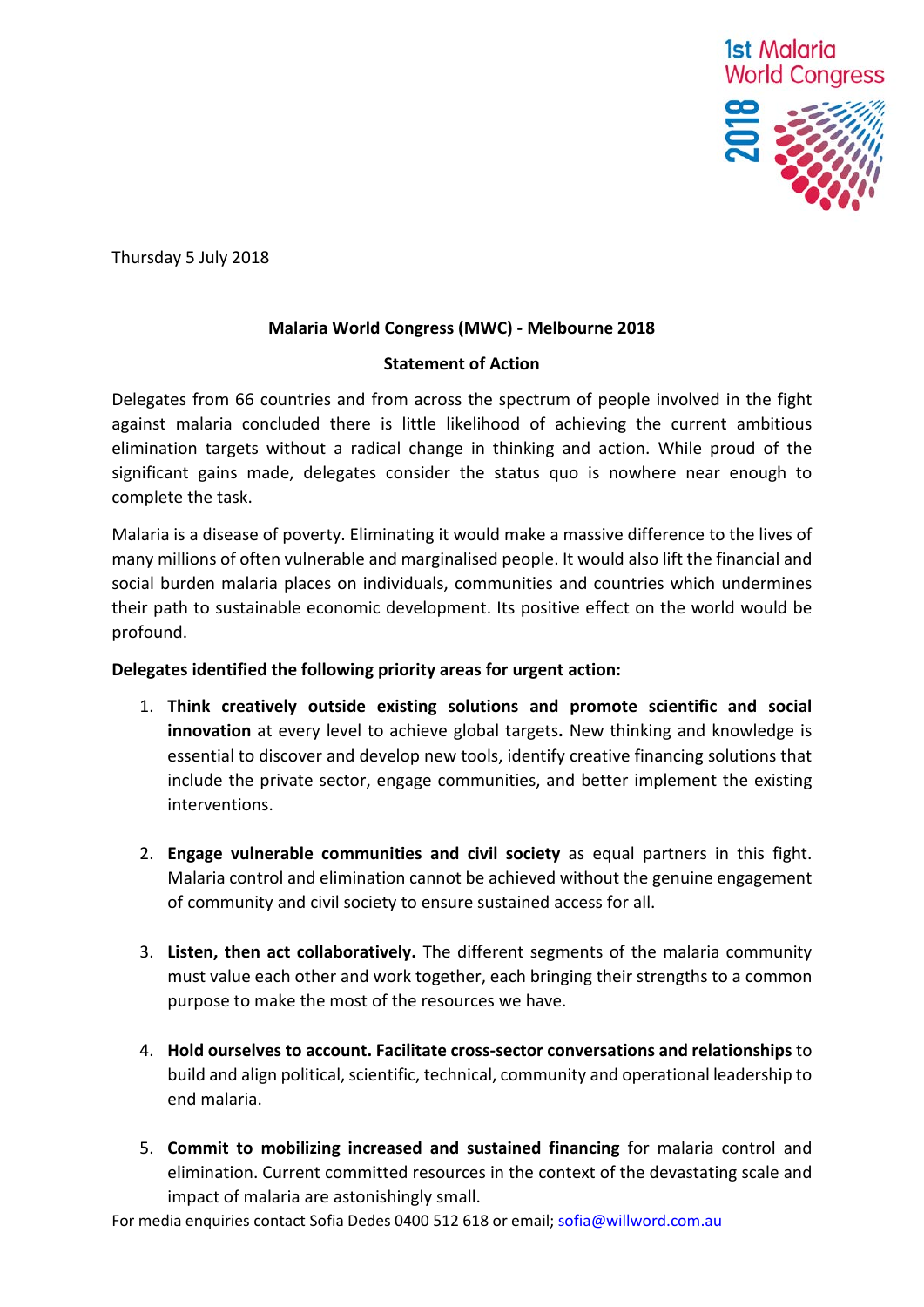

Recognising that increased resources, new tools and a new way of working will be required, the MWC **demanded urgent action** for:

- Acknowledgement that ending malaria is integral to the global transformation promised by **Universal Health Coverage and the Sustainable Development Goals** mandated by the United Nations, in support of health systems strengthening efforts.
- **Increased political commitment at all levels** to meet the endorsed global commitments and goals, through increased domestic and international financing including a fully funded Global Fund replenishment in 2019. Recognising the core role and responsibilities of national malaria programmes and governments.
- **Coordinated scientific and social research,** including strengthened implementation research as a well as the development of new tools for the prevention, diagnosis, treatment of malaria as well as to reduce transmission.
- **Improved access to and use of new and existing quality tools and services** for the prevention diagnosis and treatment of malaria and the prevention of transmission.
- Urgent action against **the spread of drug-resistant malaria and insecticide-resistant vectors** as a frontline priority.
- Recognition and support for the **newly established Global Civil Society for Malaria Elimination (CS4ME) network**.
- Commitment to the **periodic convening of the whole global malaria community**, rotating across regions, in close collaboration with the Global Malaria Program of WHO, the RBM Partnership to End Malaria and other key stakeholders.

Recognising the importance of national, regional and global leadership, including subregional efforts; the MWC recalls and urges support for the:

- 1. **WHO Global Technical Strategy for Malaria 2016–2030 (GTS)** adopted by the World Health Assembly in 2015; a technical framework for malaria control and elimination with the following goals:
	- $\circ$  Reduction in malaria case incidence and death rates of at least 40% and the elimination of malaria in at least 10 countries by 2020;
	- o Reduction in malaria case incidence by at least 90% by 2030;

For media enquiries contact Sofia Dedes 0400 512 618 or email[; sofia@willword.com.au](mailto:sofia@willword.com.au)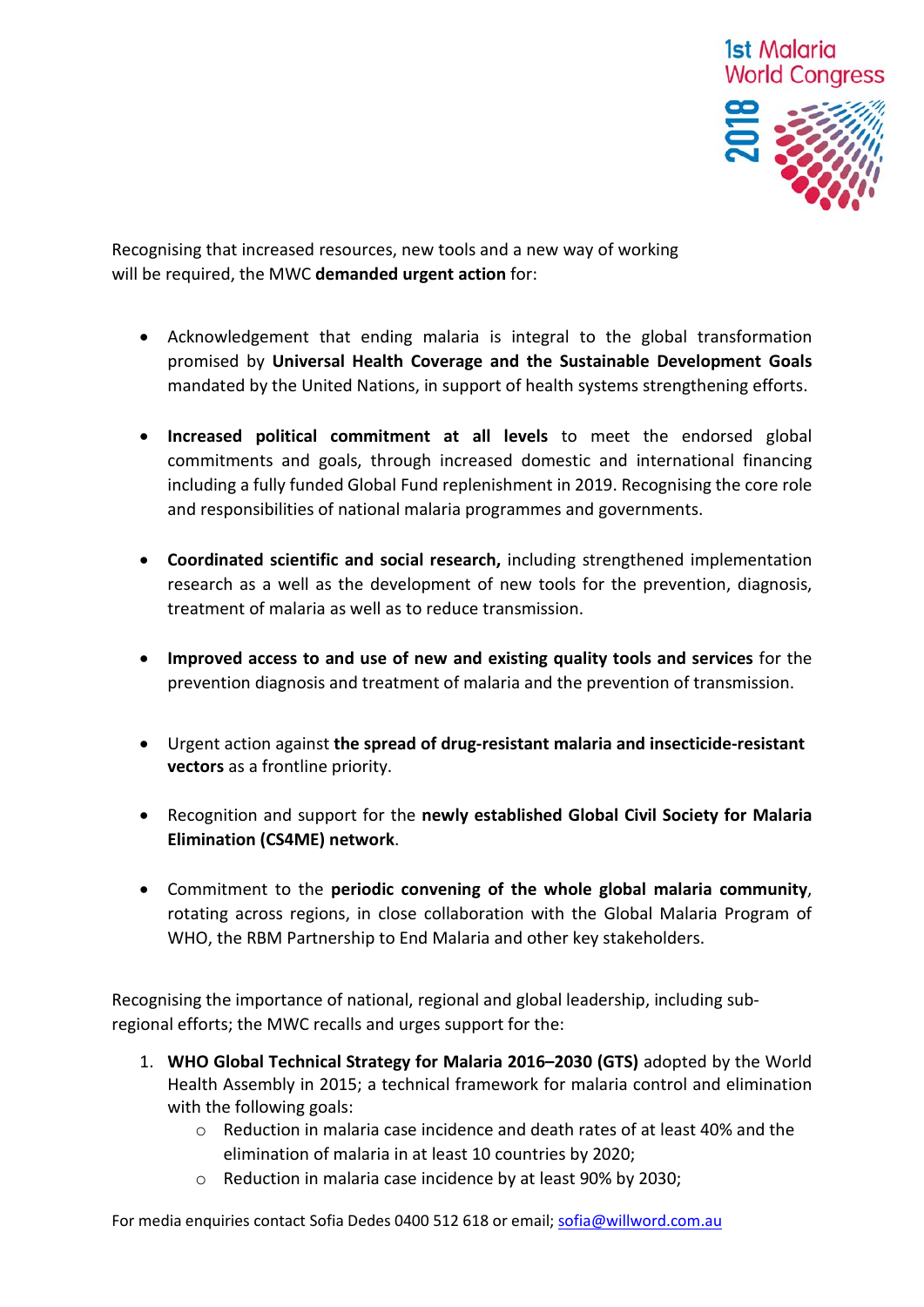# 1st Malaria **World Congress**



- o Reduction in malaria mortality rates by at least 90% by 2030;
- o Elimination of malaria in at least 35 countries by 2030
- o Prevention of resurgence of malaria in all countries that are malaria-free.
- 2. **Commonwealth Heads of Government Meeting (CHOGM)** Communique 2018 where 53 Commonwealth Heads of State welcomed global, regional and national efforts to combat malaria and other mosquito borne diseases and committed to halve malaria across the Commonwealth by 2023. They also urged acceleration of efforts to reduce malar[i](#page-3-0)a globally by 90 percent by 2030<sup>i</sup>.
- 3. **African Union (AU)** Commitment to Zero malaria by 2030**[ii](#page-4-0)** supported by the "zero malaria starts with me" campaign.
- 4. **East Asia Summit (EAS**) commitment by 18 Heads of Government to the goal of an Asia Pacific free of malaria by 2030, and the Asia Pacific Leaders' Malaria Elimination Roadmap as a framework for shared action. Now also including Melanesia and Timor Leste.**[iii](#page-4-1)**

#### **BACKGROUND**

Malaria is one of the oldest diseases known to humankind. Ending this disease will contribute to a more equitable, prosperous and secure world. For more than a decade, the pathway to malaria elimination has been firmly set. However, momentum has recently stalled. To ensure accelerated action against the disease, the global malaria community must work in unison.

The Malaria World Congress (MWC) served as a global platform to facilitate collaboration amongst representatives of malaria-affected communities, scientists and researchers, health systems delivery, community, private sector, non-governmental organisations, policy makers, governments and major funders, to share information, reach consensus, develop and build collaborative action against malaria. The inaugural MWC took place between July  $1 - 5$ , 2018 at the Melbourne Convention & Exhibition Centre gathering stakeholders working against malaria from a wide variety of sectors, countries and regions. The congress provided an unprecedented opportunity to find solutions to implementation issues to the malaria response by encouraging cross-sector collaboration.

**Despite a decade of progress, current efforts are not enough:** Investments in malaria programs increased by more than 2.5 times between 2000 and 2014 from less than US\$ 1 billion to US\$ 2.5 billion, allowing an expansion in malaria prevention, diagnostic testing and treatment programs. The Global Fund to Fight HIV/AIDS, Tuberculosis and Malaria and US President's Malaria Initiative and other partners has been fundamental in supporting the decline of the malaria burden. Malaria incidence rates decreased by 37% globally and mortality rates by 60% between 2000 and 2015. Despite this progress, investments have plateaued before the work has been completed. Malaria caused an estimated 216 million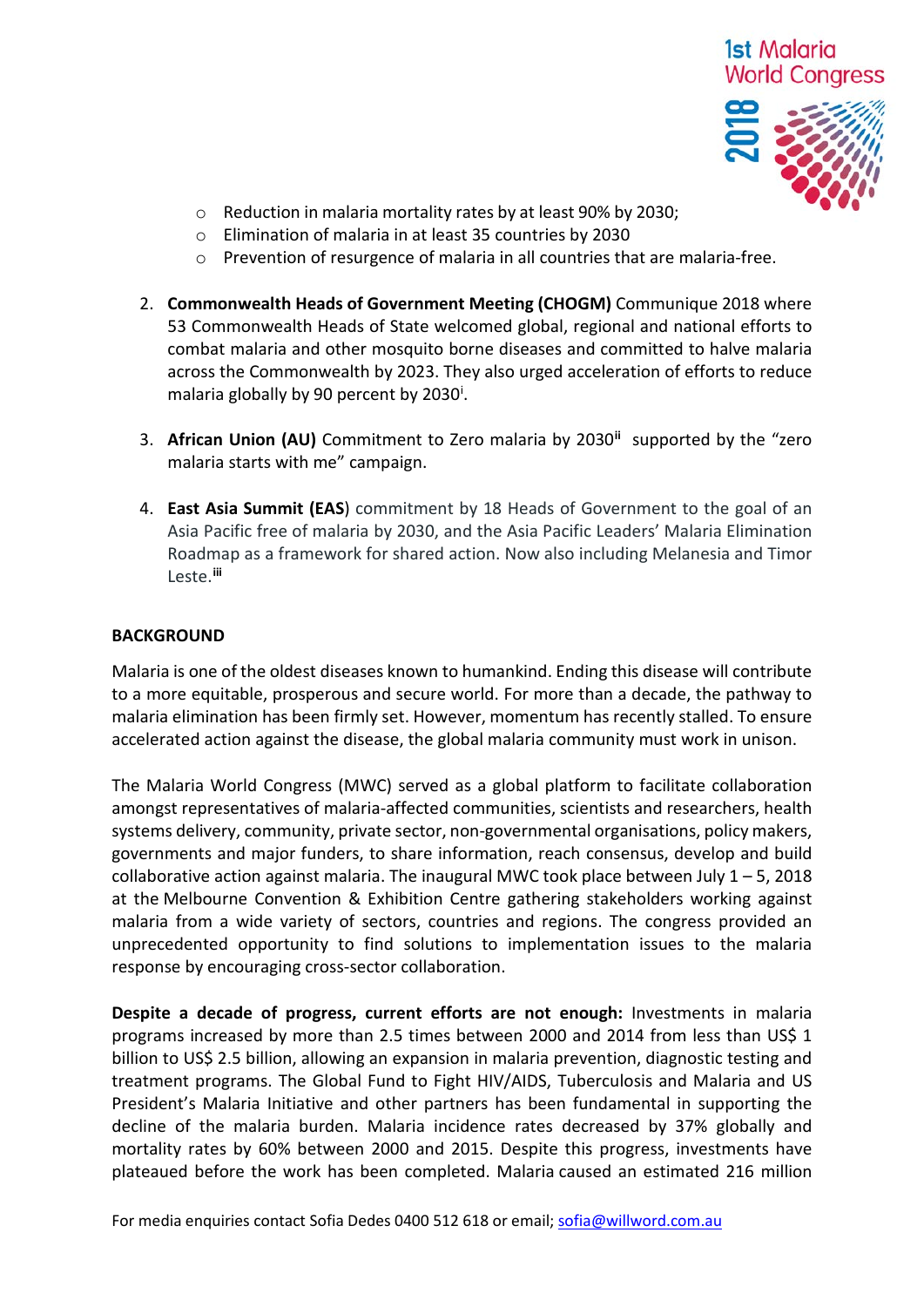

clinical episodes, and 445,000 deaths in 2016, disproportionately affecting women and children, and marginalised populations.

**Progress has also stalled in some countries**: The current day malaria story is a dichotomy; there are currently 44 countries reporting less than 10,000 cases of the disease with varying rates of progress to elimination. However, the pace of progress in countries in the highest malaria burden has stalled. Apart from the difficulty in maintaining and even growing political and financial support, we do not yet have all the tools to eliminate malaria in some settings. This is clearly the case in high burden settings but is especially true for lower burden settings where there is a need to 'reach the last mile'. Creative and innovative solutions are needed at all levels.

**Business as usual is not an option:** Malaria is a major driver of poverty. It continues to place a heavy direct and indirect social and economic burden on households, communities and health systems impacting national gross domestic product by as much as 5–6% and slowing economic growth by 1.3% per year in endemic countries. The disease is responsible for employee absenteeism, losses in productivity, increased health care spending, reduced foreign investments and tourism as well as impaired learning and cognitive development. The landscape is further complicated by emerging drug and insecticide resistance compromising the effectiveness of current tools. Perhaps most important of all is the lesson of history. If the political commitment to eliminate malaria wanes, malaria can rapidly return to devastating levels, even in regions that are approaching elimination.

Recent commitments made at the Malaria Summit in London and the Pan-African Multilateral Initiative on Malaria Conference (MIM) in Dakar offer a historic opportunity to end the disease for good. The First MWC provided a critical step towards accelerating the political momentum for elimination and advancing efforts towards Universal Health Care and the Sustainable Development Goals.

- $\triangleright$  Eliminating malaria will proffer enormous health benefits as well as boost; economies, free up scarce public health resources and strengthen education;
- $\triangleright$  Malaria elimination must be addressed within the broader context of health security and an integrated framework for achieving universal health coverage;
- $\triangleright$  Cross sectoral efforts will be crucial to support vulnerable populations at risk of malaria, to break the poverty cycle in support of the Sustainable Development Goals; and
- $\triangleright$  Initiatives aimed at supporting high-burden countries must be prioritized.

**.** 

<span id="page-3-0"></span><sup>i</sup> Heads agreed that progress on these commitments should be considered every two years at the Commonwealth Health Ministers' Meeting and progress should be reported at CHOGM